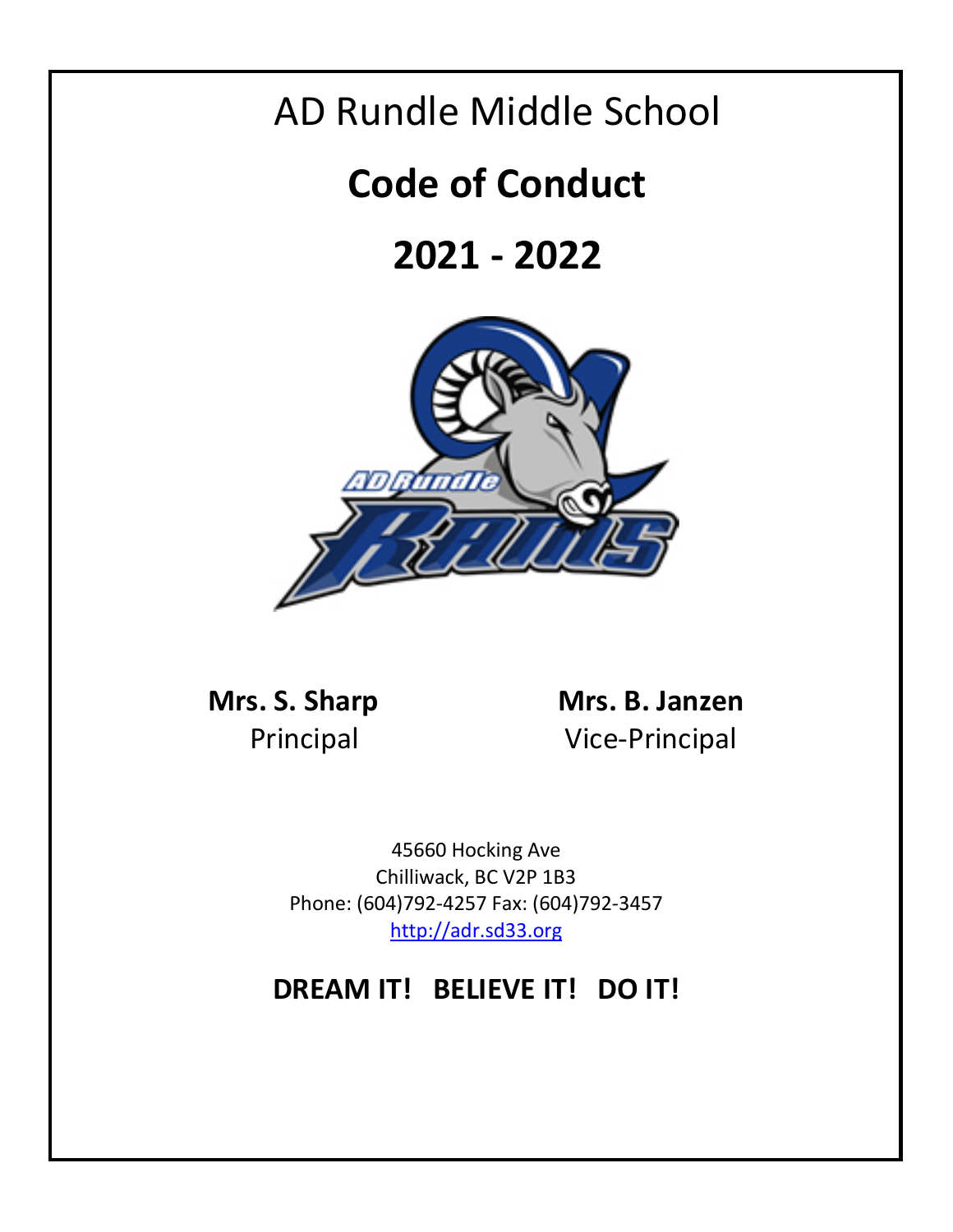

It is the expectation that all A.D. Rundle Middle School students and staff will exhibit behavior that is consistent with the principles of common decency and courtesy to others. Proper conduct is expected while on the school premises, on the way to and from school, at all school games, functions and field trips, and behavior beyond these times (including on-line behavior) that negatively impacts the safe, caring, or orderly environment of the school, and/or student learning. A.D. Rundle Middle School promotes the values expressed in the **BC Charter of Human Rights and Freedom**, the **BC Human Rights Code, and provincial standards** respecting the rights of all individuals in accordance with the lawprohibiting discrimination based on race, colour, and ancestry, place of origin, religion, marital status, family status, physical or mental disability, gender or sexual orientation (homophobic behaviour) - in respect of discriminatory publication and discrimination in accommodation, service and facility in the school environment.

Behaviour expectations are clarified in the form of our **Student Code of Conduct**. Although we will take every opportunity to teach the positive behaviors outlined in the **Code of Conduct**, we expect each student to become familiar with all aspects of it. Parents will be notified of serious breaches of the **Code of Conduct**. When breaches occur, the following factors will be considered in determining appropriate disciplinary action: severity of unacceptable conduct, frequency of such conduct, age of the student, maturity level, and cognitive ability of the student.

#### **Dress Guidelines**

Clothing should demonstrate a respect for the school community and the B.C. Human Rights Code. For example, articles of clothing that promote direct or indirect messages or graphics referring to alcohol, drugs, gang culture, sex, weapons, violence, or profanity will not be permitted. Clothing may not encourage sexism, racism, homophobia, or discrimination regarding gender identity, sexual preference, race, religion, or origin.

Clothing and footwear should also be safe and appropriate for students to participate in all school activities, including Physical and Health Education, Science, Cooking and Shops. Additionally, private parts must be covered by fabric that is not transparent.

If a student's clothing does not meet the criteria above, it will be brought to their attention discreetly, and they will be given an opportunity to meet the guidelines.

This September, staff and parents were consulted in the writing of these guidelines. This is a process we will repeat annually.

#### **Alcohol and Illegal Drugs**

Students using, under the influence of, or in possession of illegal drugs or alcohol for personal use or for sale in the school, on the school grounds, on the way to and from school, or at school sponsored functions are in violation of Chilliwack School Board policy and the Public Schools Act. **Students in possession of any of these items at school will be suspended from school and may be referred to** 

hilliwack<br>:hool District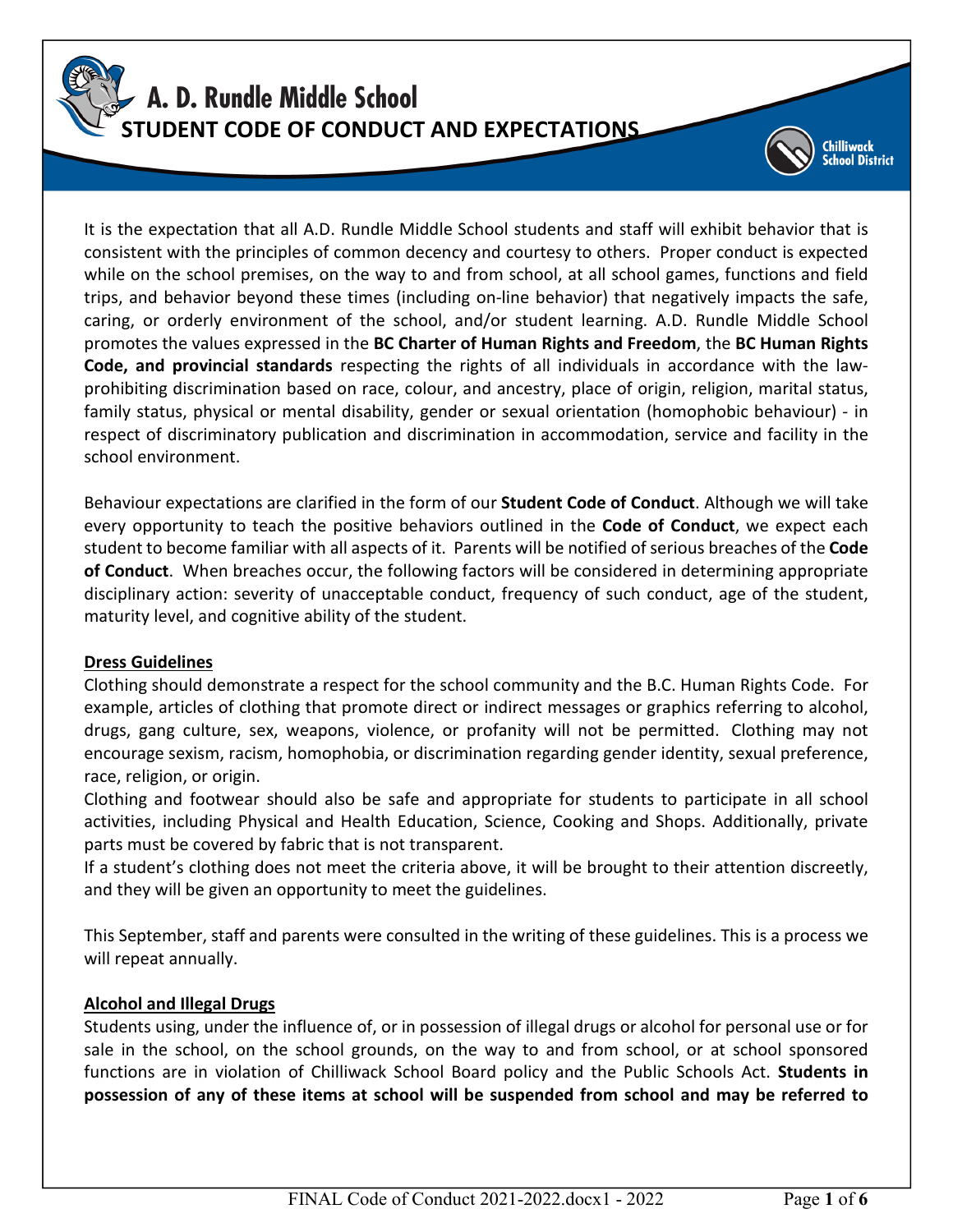A. D. Rundle Middle School

**STUDENT CODE OF CONDUCT AND EXPECTATIONS**

### **School-Based Prevention and Health Promotion sessions. A family and admin team debrief meeting is required after every suspension based on D&A incidents.**

#### **Weapons**

Weapons are defined as any instrument that can be used to injure, harm, or intimidate another person. Weapons of any kind are prohibited on school premises, and students who are found with knives, pellet guns, replicas of guns or other dangerous/threatening objects on their person, in bags, purses, or in their lockers will be subject to disciplinary action. **Students in possession of any of these items at school will be suspended immediately and will be readmitted through the Violent Threat Risk Assessment process (VTRA).**

### **Violence**

Violence may take the form of:

- **Physical Aggression** which includes such things as punching, pushing, shoving, tripping, kicking, hitting, spitting, destroying property, use of or threat with a weapon, etc.
- **Verbal Aggression** which includes such things as teasing, name calling, mocking, homophobic/transphobic behaviour, insults, putdowns, sarcastic remarks, threats, either in person or cyber bullying via social media.
- **Intimidation** which includes such things as targeted aggression, cruelty, graffiti, a dangerous dare, taking possessions, intimidating gestures, homophobic/transphobic behavior, cyber bullying, etc.
- **Discrimination** which includes harmful behaviour based on race, colour, ancestry, place of origin, religion, marital status, family status, physical or mental disability, gender or sexual orientation (homophobic/transphobic behaviour) as set out in the BC Human Rights Code.

**When it is brought to our attention that any of the above behavior occurs, we strive to deal with them immediately and with consequences that are fair, logical, progressive, and involve a learning experience. Severe acts of physical violence (punching or kicking) will result in a suspension from school and a restorative meeting between the two parties upon return. Abusive and/or threatening language towards staff will result in a suspension from school and a restorative meeting between the student (and possibly their family) and the staff member involved.**

#### **Smoking/Vaping**

Middle school students are under the legal age requirement to purchase cigarettes or vapes; therefore, smoking is not permitted in the school, on the grounds, or anywhere in our neighborhood community at any time before, during, or after school. Furthermore, students in possession of vaping paraphernalia for personal use or for sale will face the same consequences as smoking on school property. **Students in possession of any of these items at school will be suspended from school and may be referred to School-Based Prevention and Health Promotion sessions. A family and admin** 

hilliwack **ool District**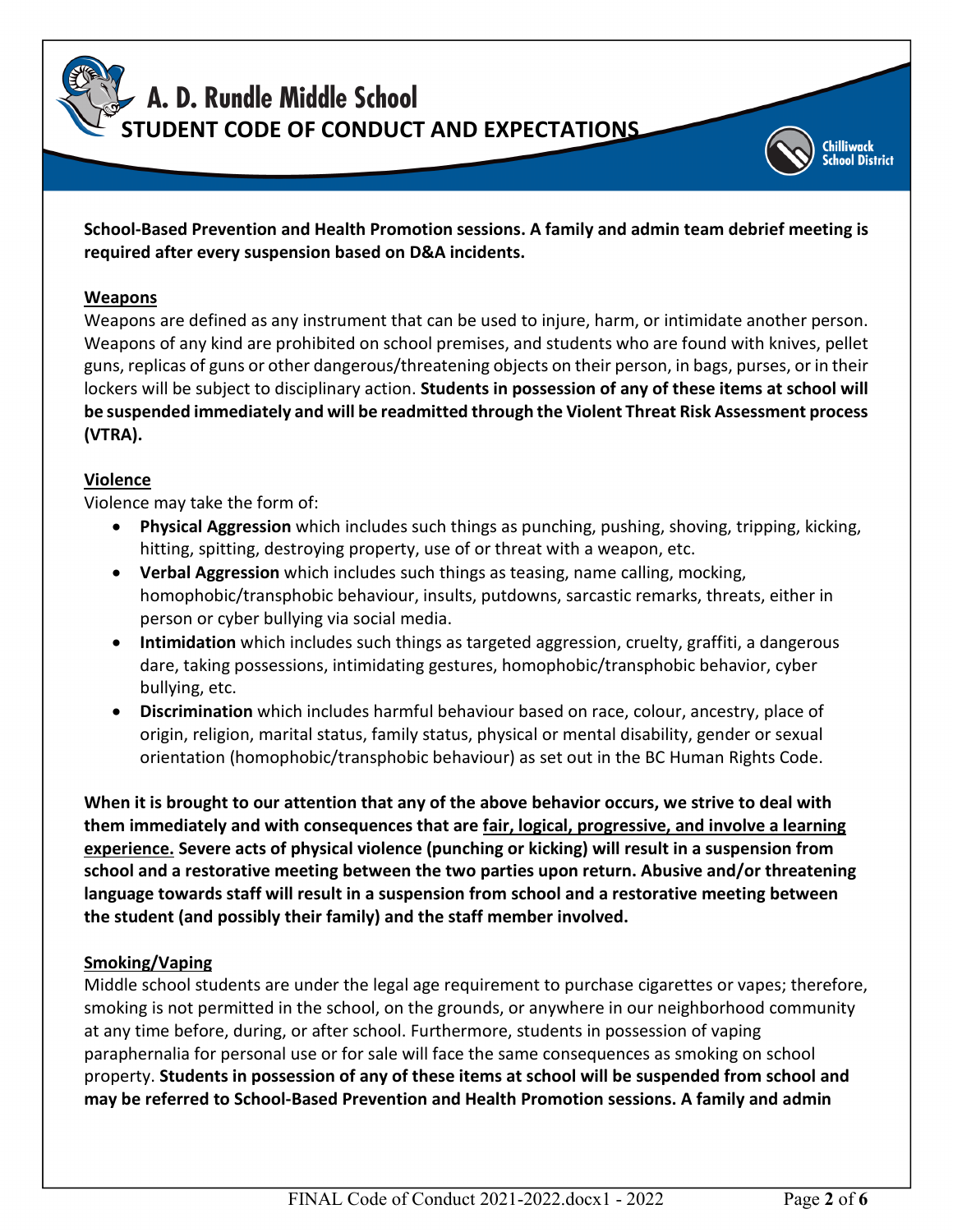A. D. Rundle Middle School **STUDENT CODE OF CONDUCT AND EXPECTATIONS**

**team debrief meeting is required after every suspension based on smoking/vaping incidents. Also, smoking is not permitted on any School District 33 property by anyone of any age.**

#### **Energy Drinks and Caffeinated Drinks**

In keeping with the Ministry of Education Guidelines for healthy dietary choices in schools, **energy drinks, and drinks containing caffein are prohibited for students at A.D. Rundle during school hours**. If a student is in possession of the above-mentioned beverages, it will be confiscated and held at the office until the end of the day.

#### **Closed Campus**

A.D. Rundle is a 'closed campus' for all students. This means that once a student is on the school property in the morning they cannot leave until the end of the day unless they are signed out by an adult. **Families of students who leave the school grounds without permission will be contacted to ensure safety, and a consequence that is fair, logical, and progressive will be applied.**

#### **Back Packs**

When students arrive at school, they are to be placed in their locker or CORE classroom in a designated space (depending on teacher preference). **They are not to be carried around the school during the day.** Students are asked to only bring necessary items to schools to reduce clutter.

#### **False Fire Alarm/Fire Equipment**

A student found guilty of pulling a fire alarm, or using fire equipment without just cause will be referred to the administration. The student(s) involved **will be suspended and may have further privileges revoked upon return to school.** Under the Criminal Code of Canada, this is a very serious offence that could result in a fine of \$500.00.

#### **Bicycles**

In accordance with provincial law, students who ride bicycles to school are required to wear a **bicycle helmet**. **Wheeled transportation devices must be walked on carried while on school property.** Students **must securely lock** their bicycles in the container. **Please note that the school is not responsible for damage to bicycles or for theft of bicycles.**

#### **Skateboards/Longboards/In-Line Skates/Scooters**

Skateboards, longboards, in-line skates and scooters may be used for transportation to and from school, as long as a helmet is worn. **Wheeled transportation devices must be walked on carried while on school property**. In-line skates must be removed on the benches at the front of the school.

#### **Railroad Tracks and Rail Yard**

illiwack ool District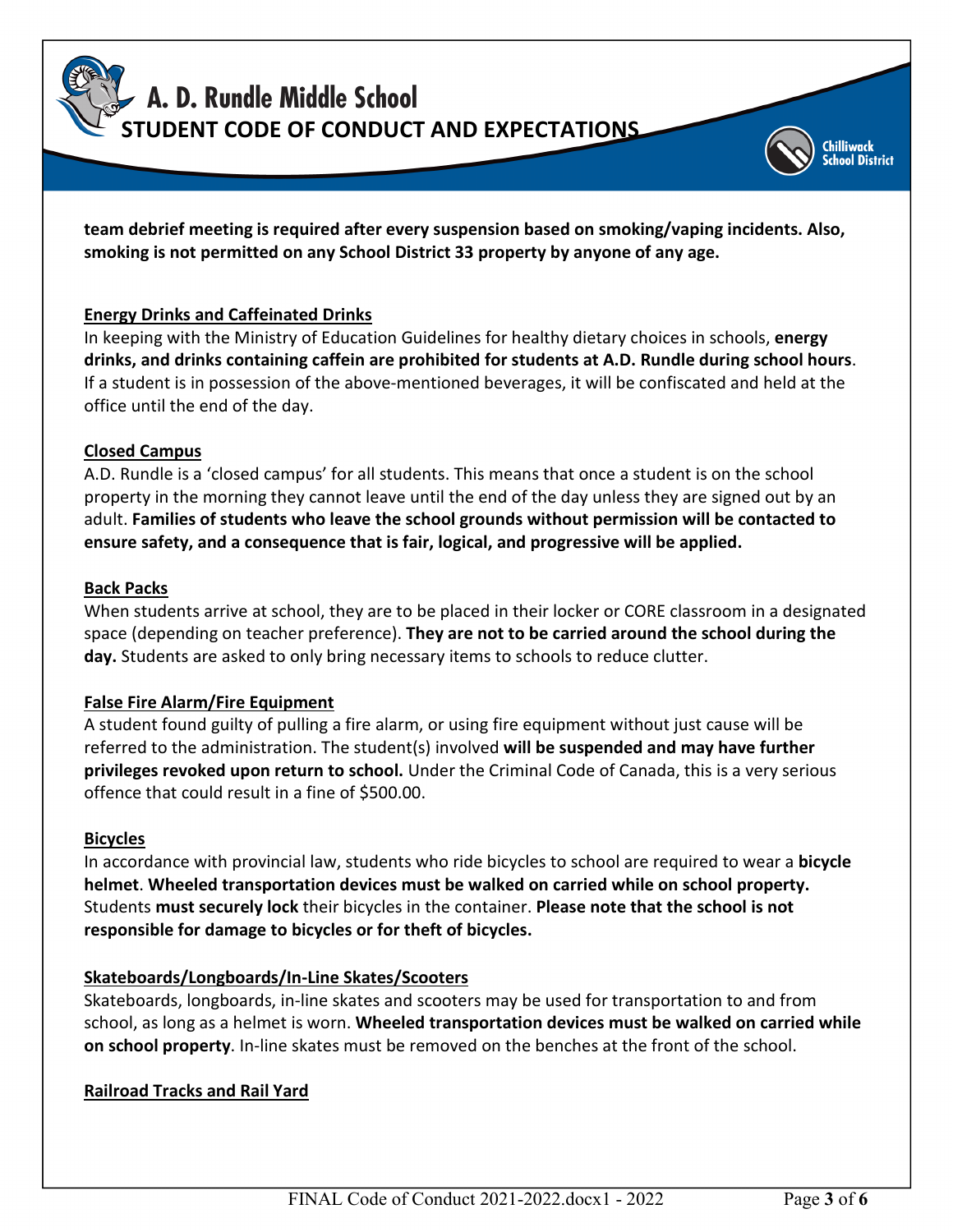A. D. Rundle Middle School **STUDENT CODE OF CONDUCT AND EXPECTATIONS**

The Canadian National Railway reminds us that walking along the railway tracks, crossing the tracks and entering the rail yard are violations of private property. **Students found trespassing will be prosecuted by CNR.**

**The policy at A.D. Rundle Middle School is to assist students in maintaining regular attendance in order to provide the maximum opportunity for learning.**

#### **Attendance Procedures**

- 1. Make-up work will be required for all absences. It is the **student's responsibility** to check with the teacher and to complete the required make-up work (normally outside of class time) in order for the work to be marked.
- 2. It is the **parent/guardian's responsibility** to verify an absence by phoning or sending a note to the office. It is recommended that parents contact the school in advance if a student is going to be away.
- 3. If a student has to leave school prior to the end of the day, he or she must be singed out by a guardian in person or on the phone.

**Students who are absent from their scheduled classes on the day of an after school extracurricular activity (i.e. athletics, field trips, etc.) will not be able to participate in that activity.**

**All absences, in accordance with District and School Policy require an excuse from a parent or guardian. Absences will be classified as Excused or Unexcused.**

#### **Unexcused Absence/Truancy Process**

Truancy will be cause for disciplinary action to be determined by administration or the classroom teacher.

illiwack ool District